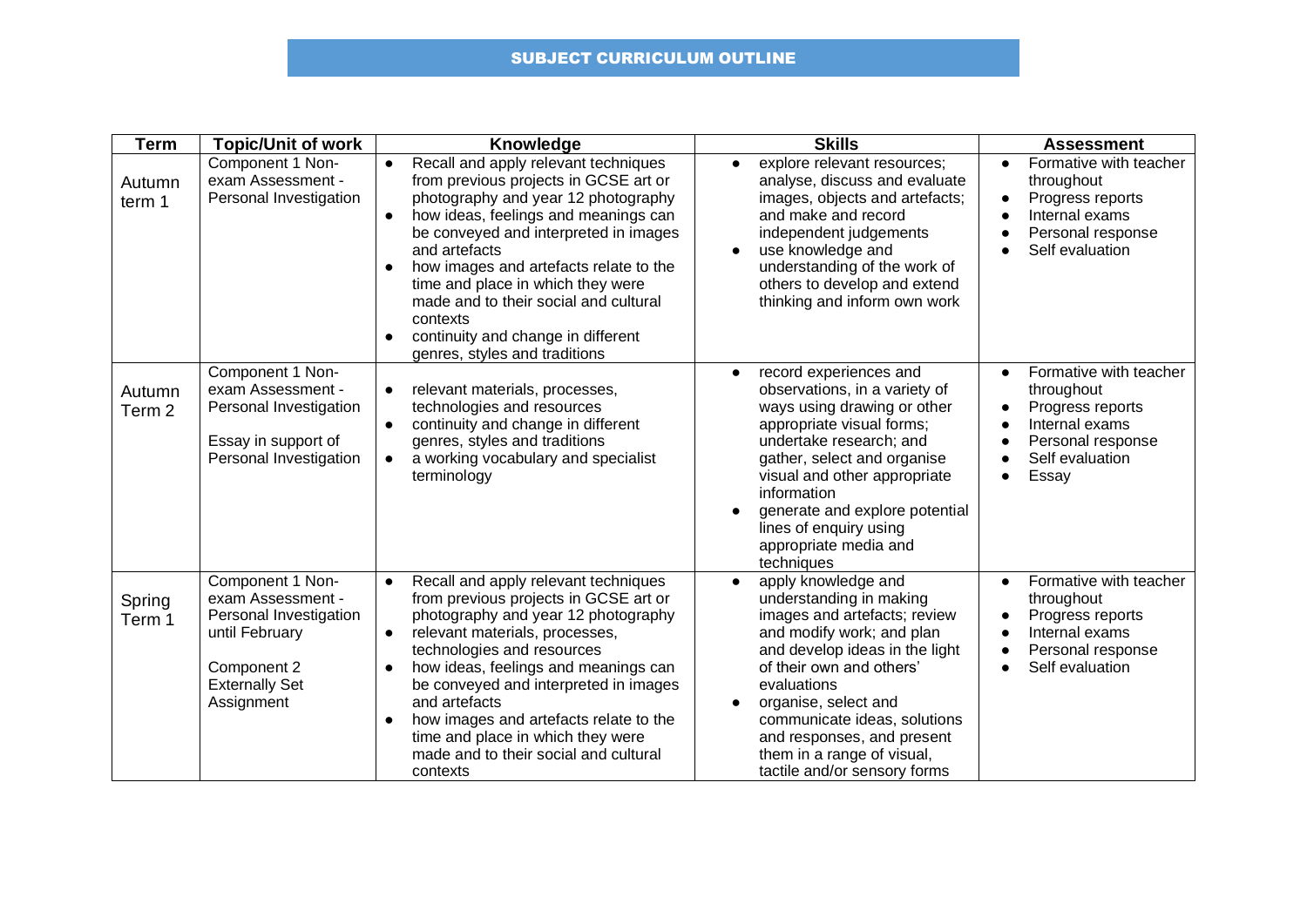## SUBJECT CURRICULUM OUTLINE

|                             |                                                                                                   | continuity and change in different<br>$\bullet$<br>genres, styles and traditions<br>a working vocabulary and specialist<br>$\bullet$<br>terminology                                                                                                                                                                                                                                                                                                                                                                                                                                            | explore relevant resources;<br>$\bullet$<br>analyse, discuss and evaluate<br>images, objects and artefacts;<br>and make and record<br>independent judgements<br>use knowledge and<br>understanding of the work of<br>others to develop and extend<br>thinking and inform own work                                                                                                                                                                                                                                                                                                                                                                                                                                                                                                                                                                                                                                     |                                                                                                                                                                                                |
|-----------------------------|---------------------------------------------------------------------------------------------------|------------------------------------------------------------------------------------------------------------------------------------------------------------------------------------------------------------------------------------------------------------------------------------------------------------------------------------------------------------------------------------------------------------------------------------------------------------------------------------------------------------------------------------------------------------------------------------------------|-----------------------------------------------------------------------------------------------------------------------------------------------------------------------------------------------------------------------------------------------------------------------------------------------------------------------------------------------------------------------------------------------------------------------------------------------------------------------------------------------------------------------------------------------------------------------------------------------------------------------------------------------------------------------------------------------------------------------------------------------------------------------------------------------------------------------------------------------------------------------------------------------------------------------|------------------------------------------------------------------------------------------------------------------------------------------------------------------------------------------------|
| Spring<br>Term <sub>2</sub> | <b>Continue Component</b><br>2 Externally Set<br>Assignment<br>15hrs unaided<br>practical session | Recall and apply relevant techniques<br>$\bullet$<br>from previous projects in GCSE art or<br>photography and year 12 photography<br>relevant materials, processes,<br>technologies and resources<br>how ideas, feelings and meanings can<br>$\bullet$<br>be conveyed and interpreted in images<br>and artefacts<br>how images and artefacts relate to the<br>time and place in which they were<br>made and to their social and cultural<br>contexts<br>continuity and change in different<br>$\bullet$<br>genres, styles and traditions<br>a working vocabulary and specialist<br>terminology | record experiences and<br>$\bullet$<br>observations, in a variety of<br>ways using drawing or other<br>appropriate visual forms;<br>undertake research; and<br>gather, select and organise<br>visual and other appropriate<br>information<br>explore relevant resources;<br>$\bullet$<br>analyse, discuss and evaluate<br>images, objects and artefacts;<br>and make and record<br>independent judgements • use<br>knowledge and understanding<br>of the work of others to<br>develop and extend thinking<br>and inform own work<br>generate and explore potential<br>lines of enquiry using<br>appropriate media and<br>techniques<br>apply knowledge and<br>understanding in making<br>images and artefacts; review<br>and modify work; and plan<br>and develop ideas in the light<br>of their own and others'<br>evaluations<br>organise, select and<br>communicate ideas, solutions<br>and responses, and present | Formative with teacher<br>$\bullet$<br>throughout<br>Progress reports<br>Internal exams<br>$\bullet$<br>Personal response<br>$\bullet$<br>Self evaluation<br>15 hour unaided<br>practical exam |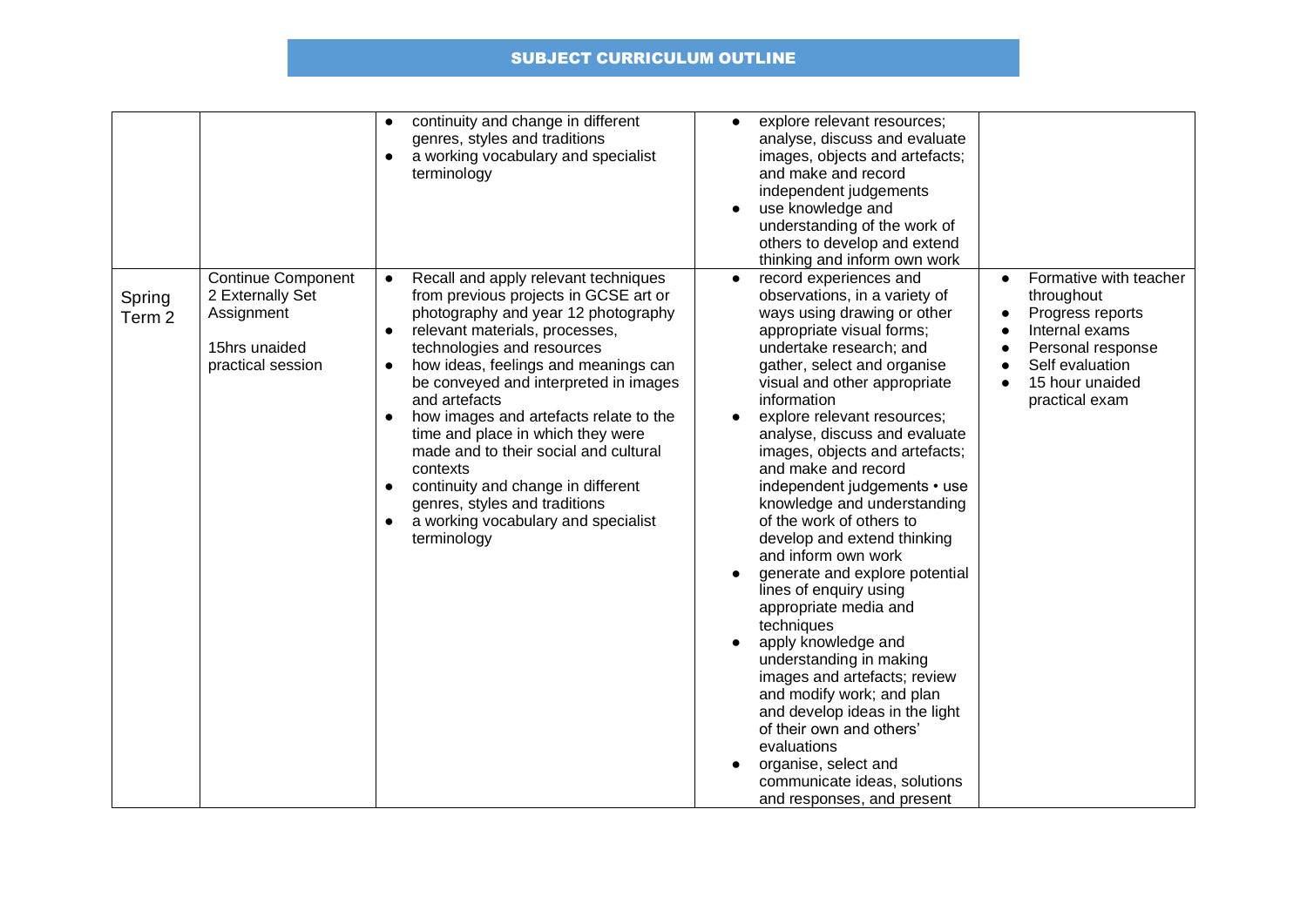|                                                                                                                      |                                                                                                                                                                                                                                                                                                                                                                                                                                                                                                                                                                                                                                       | them in a range of visual,<br>tactile and/or sensory forms                                                                                                                                                                                                                                                                                                                                                                                                                                                                                                                                                                                                                                                                                                                                                                                                                                                                                                |                                                                                                                                                                       |
|----------------------------------------------------------------------------------------------------------------------|---------------------------------------------------------------------------------------------------------------------------------------------------------------------------------------------------------------------------------------------------------------------------------------------------------------------------------------------------------------------------------------------------------------------------------------------------------------------------------------------------------------------------------------------------------------------------------------------------------------------------------------|-----------------------------------------------------------------------------------------------------------------------------------------------------------------------------------------------------------------------------------------------------------------------------------------------------------------------------------------------------------------------------------------------------------------------------------------------------------------------------------------------------------------------------------------------------------------------------------------------------------------------------------------------------------------------------------------------------------------------------------------------------------------------------------------------------------------------------------------------------------------------------------------------------------------------------------------------------------|-----------------------------------------------------------------------------------------------------------------------------------------------------------------------|
| <b>Conclude Component</b><br>1 Non-exam<br>Summer<br>Assessment -<br>Term 1<br>Personal Investigation<br>Course ends | Recall and apply relevant techniques<br>$\bullet$<br>from previous projects in GCSE art or<br>photography and year 12 photography<br>relevant materials, processes,<br>$\bullet$<br>technologies and resources<br>how ideas, feelings and meanings can<br>$\bullet$<br>be conveyed and interpreted in images<br>and artefacts<br>how images and artefacts relate to the<br>$\bullet$<br>time and place in which they were<br>made and to their social and cultural<br>contexts<br>continuity and change in different<br>$\bullet$<br>genres, styles and traditions<br>a working vocabulary and specialist<br>$\bullet$<br>terminology | record experiences and<br>observations, in a variety of<br>ways using drawing or other<br>appropriate visual forms;<br>undertake research; and<br>gather, select and organise<br>visual and other appropriate<br>information<br>explore relevant resources;<br>analyse, discuss and evaluate<br>images, objects and artefacts;<br>and make and record<br>independent judgements • use<br>knowledge and understanding<br>of the work of others to<br>develop and extend thinking<br>and inform own work<br>generate and explore potential<br>lines of enquiry using<br>appropriate media and<br>techniques<br>apply knowledge and<br>understanding in making<br>images and artefacts; review<br>and modify work; and plan<br>and develop ideas in the light<br>of their own and others'<br>evaluations<br>organise, select and<br>communicate ideas, solutions<br>and responses, and present<br>them in a range of visual,<br>tactile and/or sensory forms | Formative with teacher<br>$\bullet$<br>throughout<br>Progress reports<br>Internal exams<br>Personal response<br>$\bullet$<br>Self evaluation<br>Essay<br>Final pieces |